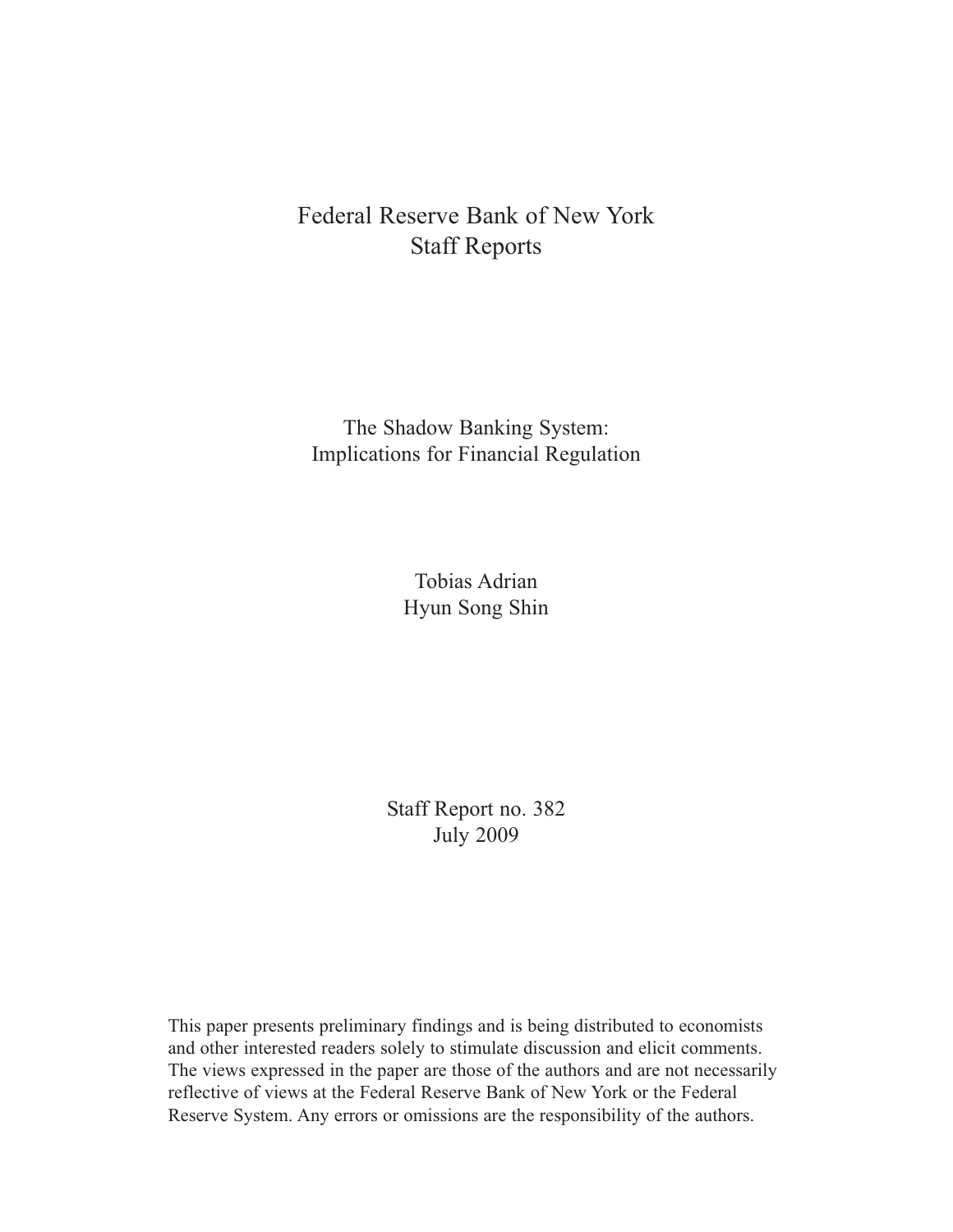#### **The Shadow Banking System: Implications for Financial Regulation**

Tobias Adrian and Hyun Song Shin *Federal Reserve Bank of New York Staff Reports*, no. 382 July 2009 JEL classification: G28, G18, K20

#### **Abstract**

The current financial crisis has highlighted the growing importance of the "shadow banking system," which grew out of the securitization of assets and the integration of banking with capital market developments. This trend has been most pronounced in the United States, but it has had a profound influence on the global financial system. In a market-based financial system, banking and capital market developments are inseparable: Funding conditions are closely tied to fluctuations in the leverage of market-based financial intermediaries. Growth in the balance sheets of these intermediaries provides a sense of the availability of credit, while contractions of their balance sheets have tended to precede the onset of financial crises. Securitization was intended as a way to transfer credit risk to those better able to absorb losses, but instead it increased the fragility of the entire financial system by allowing banks and other intermediaries to "leverage up" by buying one another's securities. In the new, post-crisis financial system, the role of securitization will likely be held in check by more stringent financial regulation and by the recognition that it is important to prevent excessive leverage and maturity mismatch, both of which can undermine financial stability.

Key words: financial architecture, regulatory reform

Adrian: Federal Reserve Bank of New York (e-mail: tobias.adrian@ny.frb.org). Shin: Princeton University (e-mail: hsshin@princeton.edu). The views expressed in this paper are those of the authors and do not necessarily reflect the position of the Federal Reserve Bank of New York or the Federal Reserve System.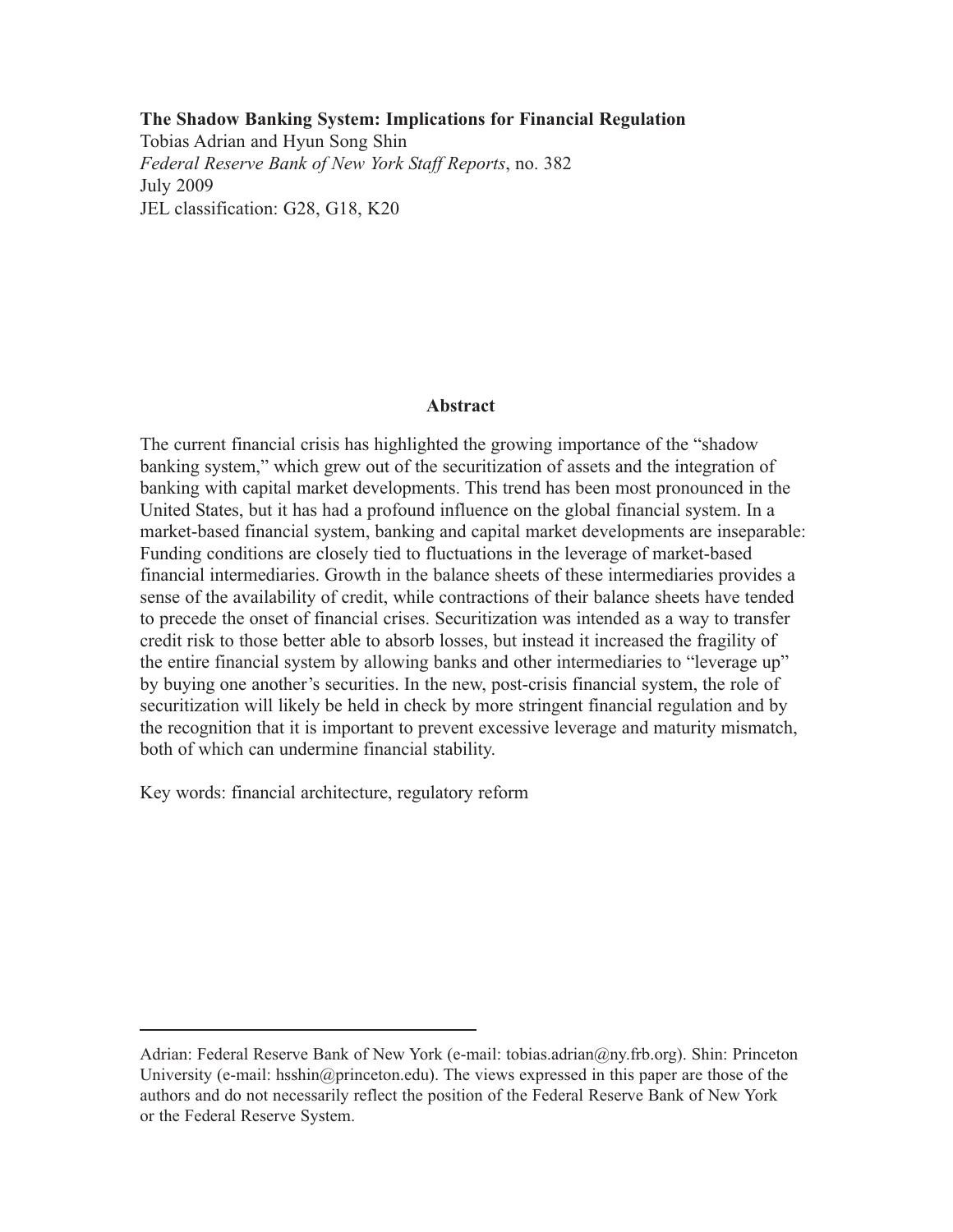#### **Introduction**

The distinguishing mark of a modern financial system is the increasingly intimate ties between banking and the capital markets. The success of macroprudential regulation will depend on being able to interalize the externalities that are generated in the shadow banking system. Before the current financial crisis, the global economy was often described as being "awash with liquidity", meaning that the supply of credit was plentiful. The financial crisis has led to a drying up of this particular metaphor. Understanding the nature of liquidity in this sense leads us to the importance of financial intermediaries in a financial system built around capital markets, and the critical role played by monetary policy in regulating credit supply.

An important background is the growing importance of the capital market in the supply of credit, especially in the United States. Traditionally, banks were the dominant suppliers of credit, but their role has increasingly been supplanted by market-based institutions – especially those involved in the securitization process.



**Figure 1. Total Assets at 2007Q2 (Source: US Flow of Funds, Federal Reserve)**

For the United States, Figure 1 compares total assets held by banks with the assets of securitization pools or at institutions that fund themselves mainly by issuing securities. By the end of the second quarter of 2007 (just before the current crisis), the assets of this latter group, the "market-based assets," were substantially larger than bank assets.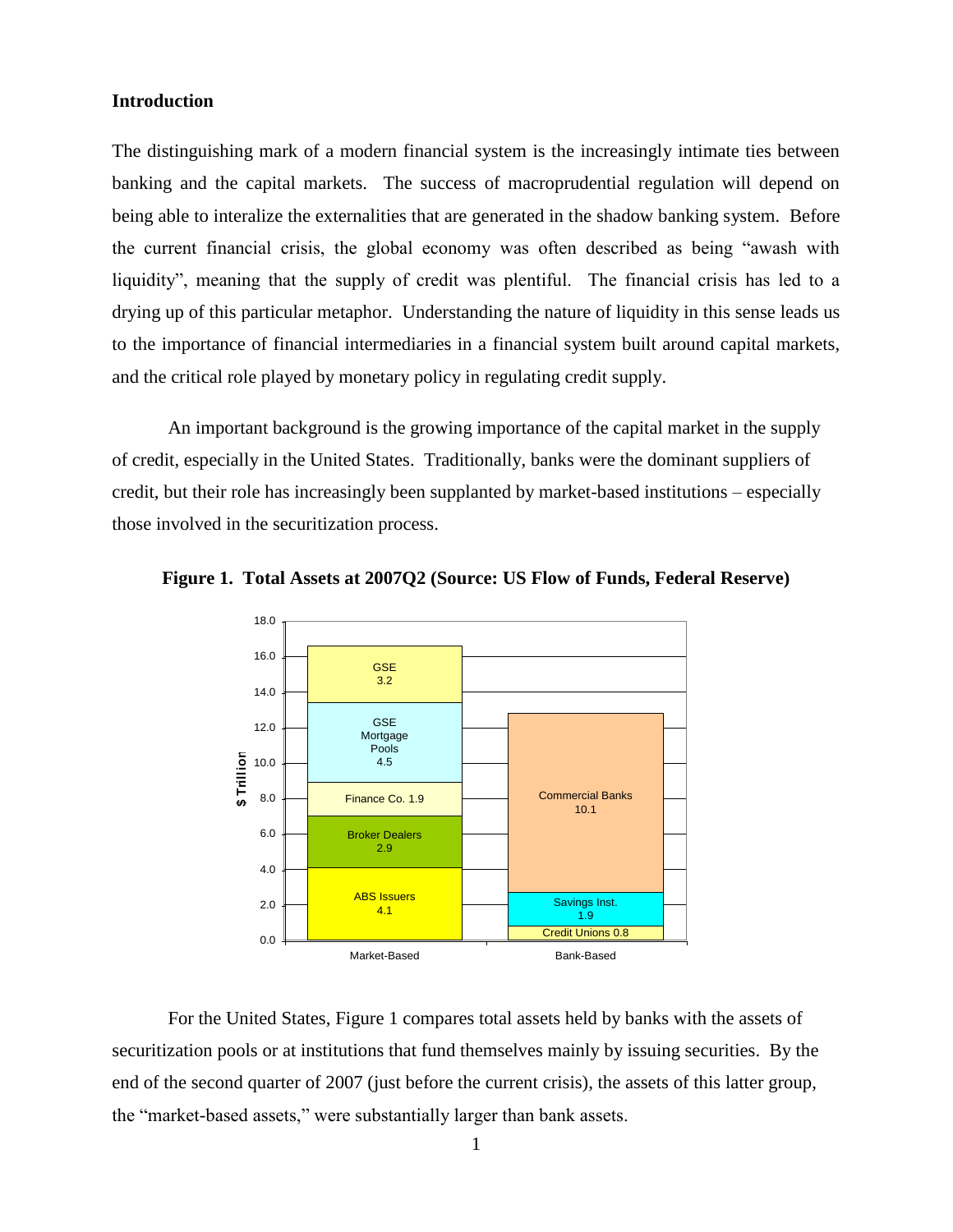The growing importance of the market-based system can be seen from Figure 2, which charts the growth of four sectors in the United States – the household sector, non-financial corporate sector, commercial banking sector and the security broker dealer sector. All series have been normalized to 1 for March, 1954.



**Figure 2: Growth of Assets of Four Sectors in the United States (March 1954 = 1) (Source: Federal Reserve, Flow of Funds)**

We see the astonishingly rapid growth of the securities sector relative to the other sectors in the economy. Figure 3 contains the same series as in Figure 2, except that the vertical axis is in log scale. We see from Figure 3 that the rapid increase in the securities sector began around 1980.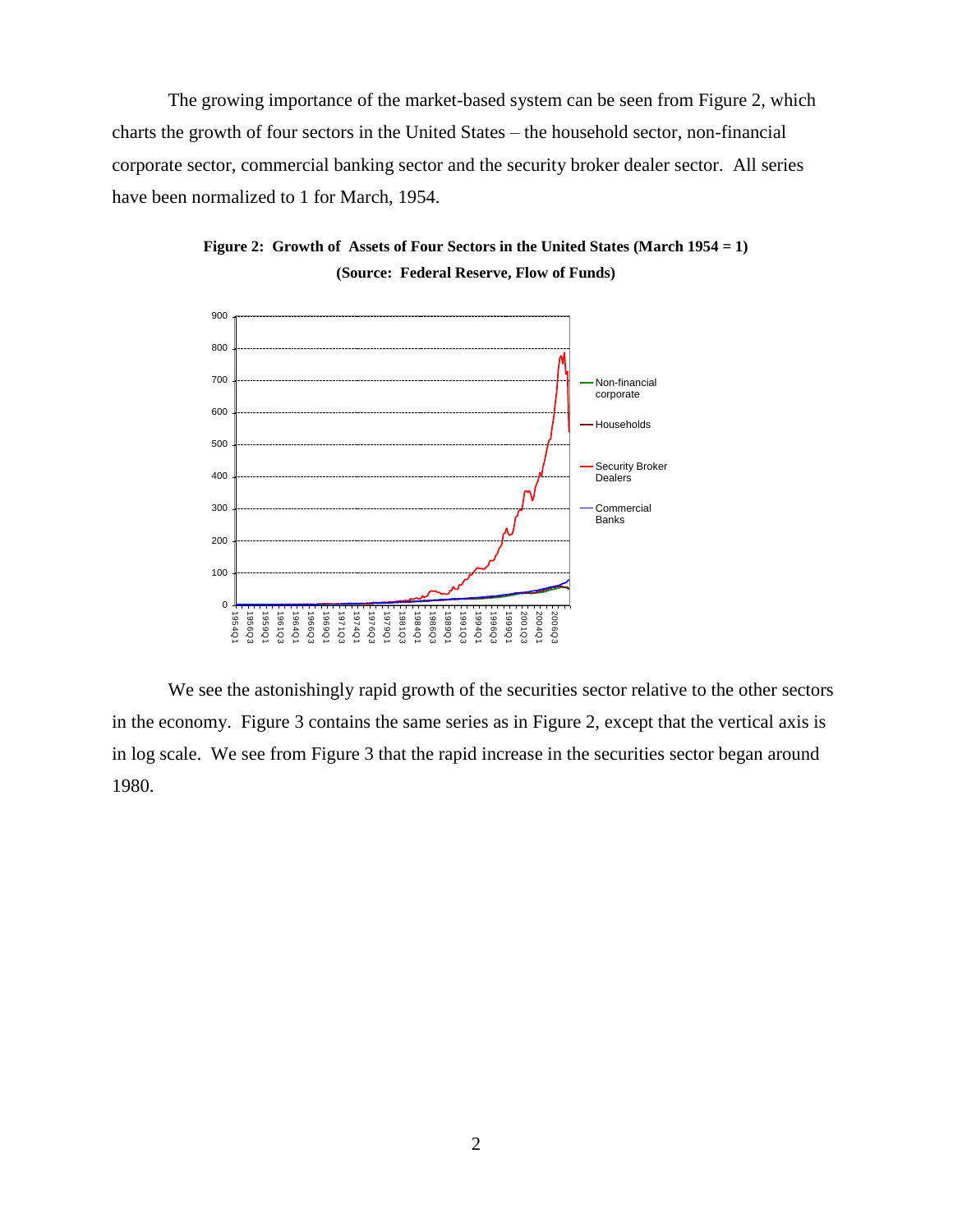

**Figure 3: Growth of Assets of Four Sectors in the United States (March 1954 = 1) (Log scale) (Source: Federal Reserve, Flow of Funds)**

This take-off of the securities sector can be explained by the changing structure of the US financial system, and in particular by the changing nature of the residential mortgage market and the growing importance of securitization.

**Figure 4. Total Holdings of US Home Mortgages by Type of Financial Institution (Source: US Flow of Funds, Federal Reserve)**

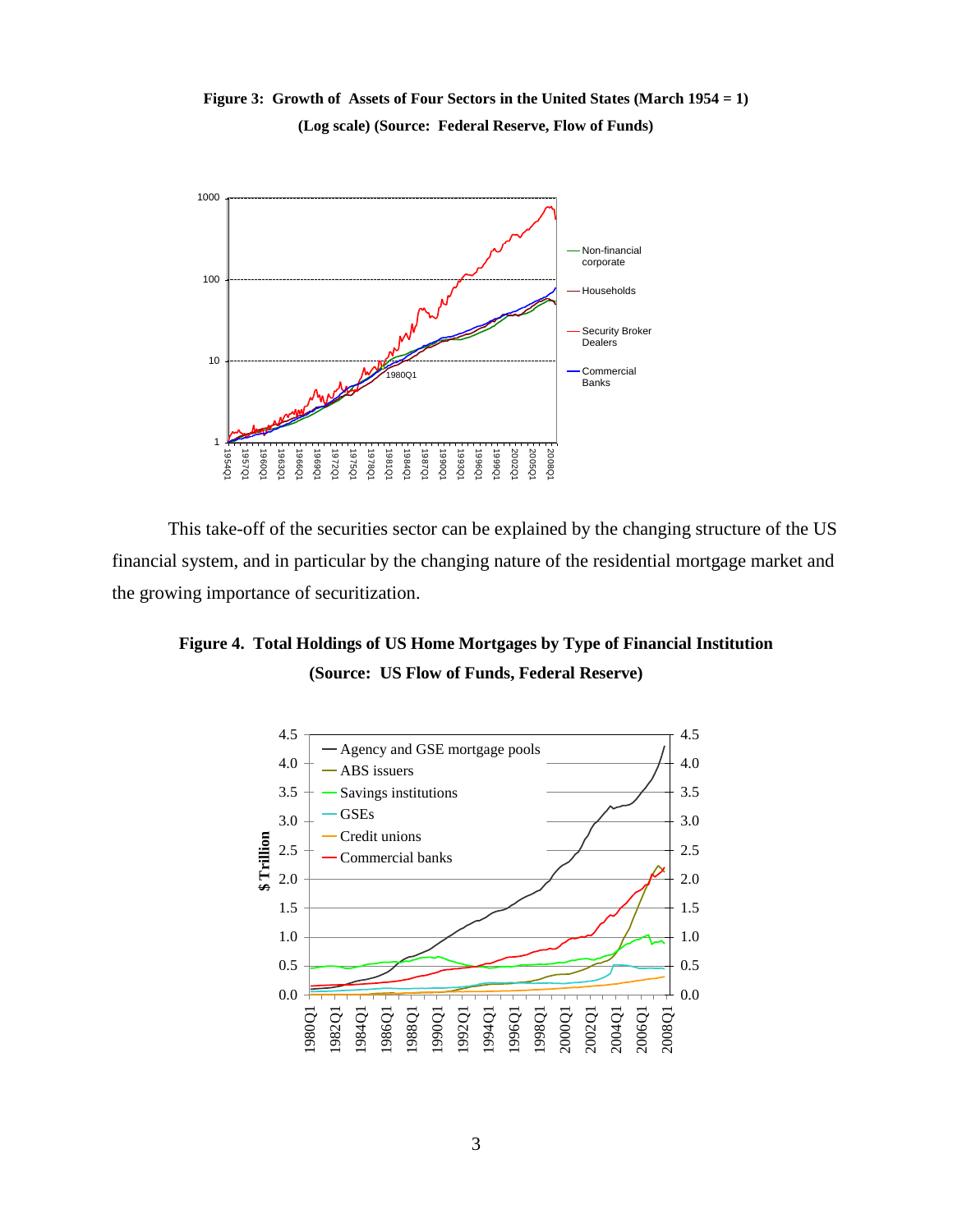

**Figure 5. Market Based and Bank Based Holding of Home Mortgages (Source: US Flow of Funds, Federal Reserve)**

Until the early 1980s, banks were the dominant holders of home mortgages, but bankbased holdings were overtaken by market-based holders (Figure 4). In Figure 5, "bank-based holdings" add up the holdings of commercial banks, savings institutions and credit unions. Market-based holdings are the remainder – the GSE mortgage pools, private label mortgage pools and the GSE holdings themselves. Market-based holdings now constitute two thirds of the 11 trillion dollar total of home mortgages.

#### **Credit Crunch**

In the current crisis, it is the market-based supply of credit has seen the most dramatic contraction. Figure 6 plots the flow of new credit from the issuance of new asset-backed securities. The most dramatic fall is in the subprime category, but credit supply of all categories has collapsed, ranging from auto loans, credit card loans and student loans.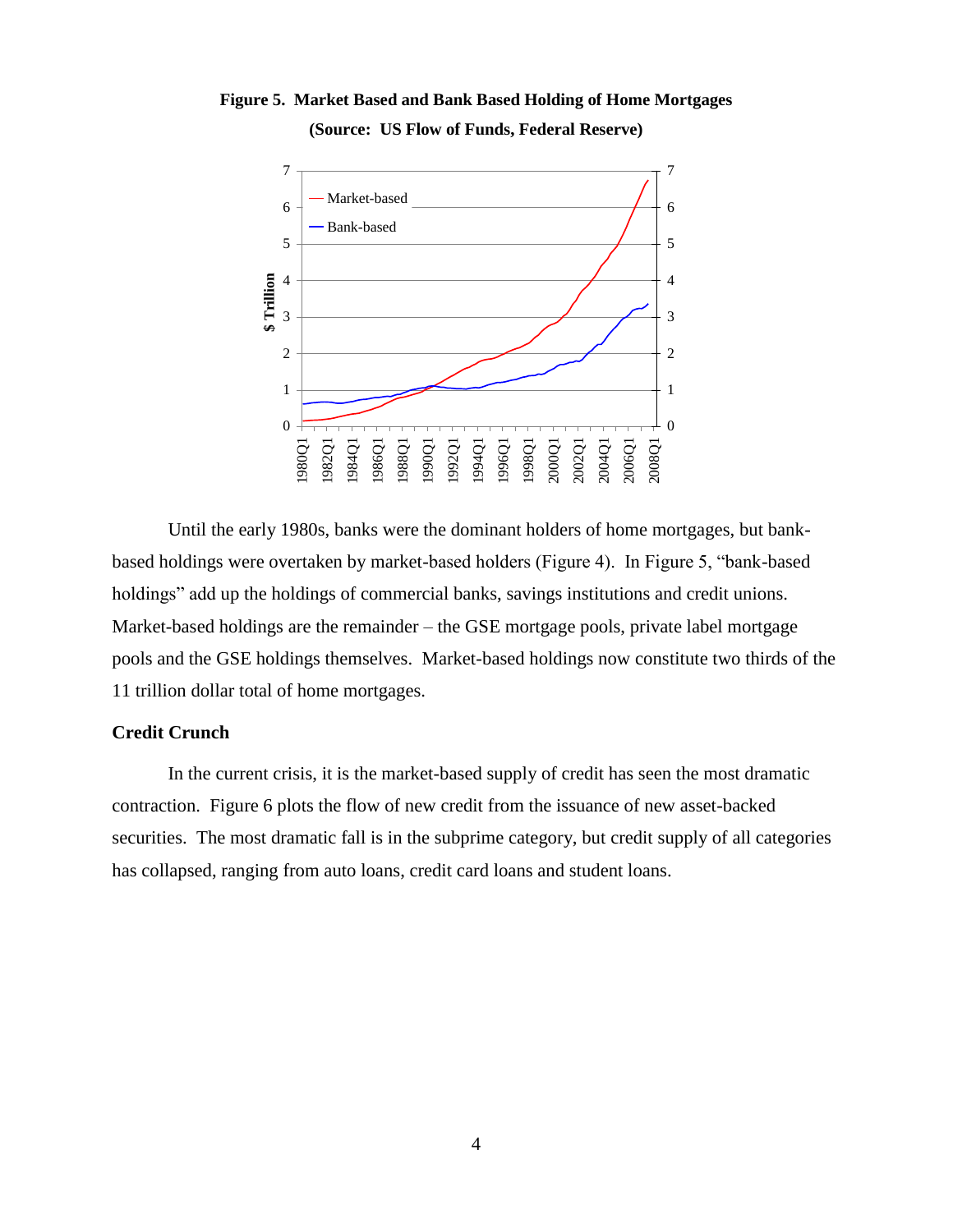

**Figure 6. New Issuance of Asset Backed Securities in Previous Three Months (Source: JP Morgan Chase and Adrian and Shin (2009))**

However, the drying up of credit in the capital markets would have been missed if one paid attention to bank-based lending only. As can be seen from Figure 7, commercial bank lending has picked up pace after the start of the financial crisis, even as market-based providers of credit have contracted rapidly. Banks have traditionally played the role of a buffer for their borrowers in the face of deteriorating market conditions (as during the 1998 crisis) and appear to be playing a similar role in the current crisis.



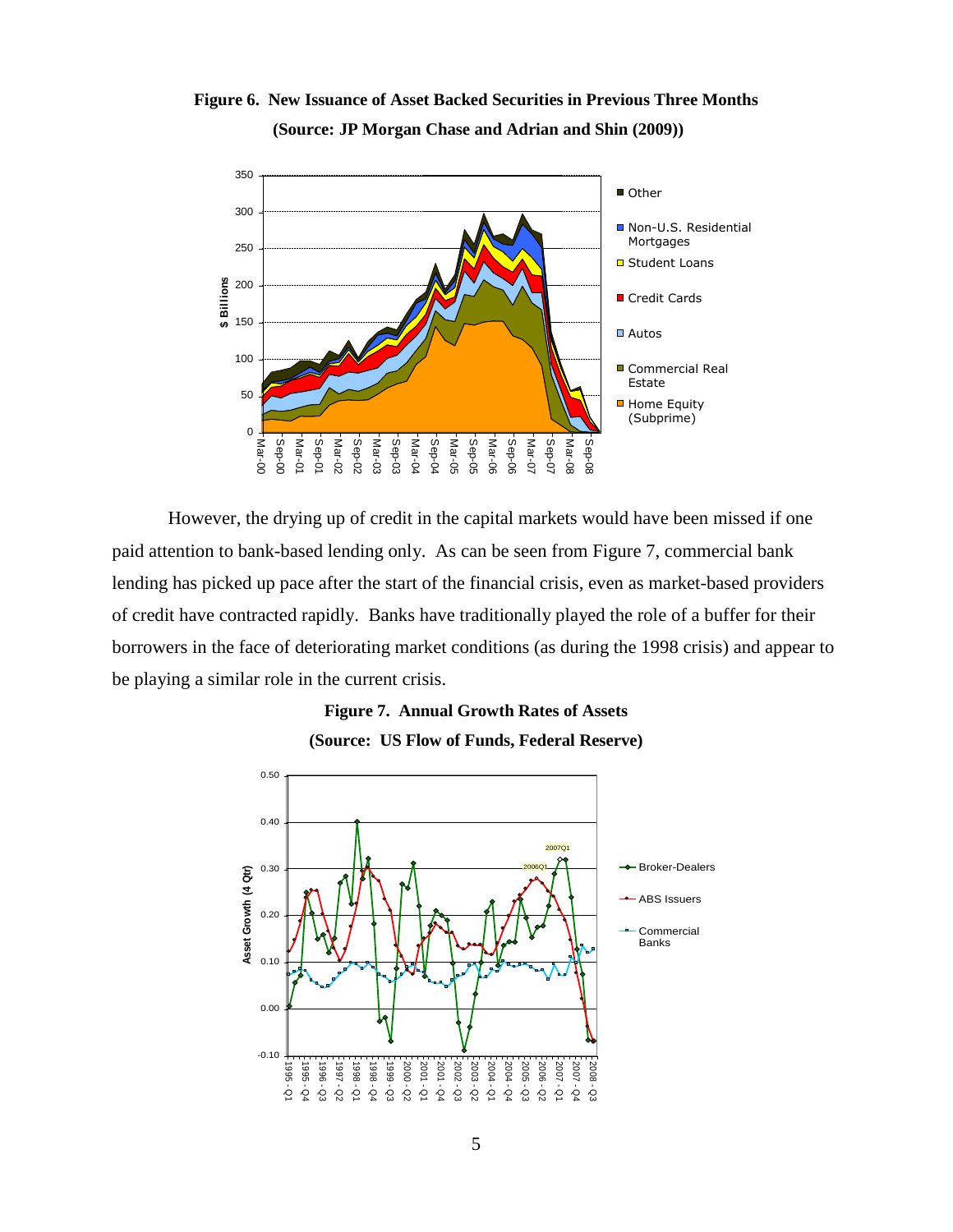#### **Market-Based Intermediaries**

The long-term development of the US financial system and its vulnerability to the current crisis raises several questions. At the margin, all financial intermediaries (including commercial banks) have to borrow in capital markets, since deposits are insufficiently responsive to funding needs. But for a commercial bank, its large balance sheet masks the effects operating at the margin. In contrast, securities firms have balance sheets that reflect much more sensitively the effects operating in the capital markets. Below, we summarize the balance sheet of Lehman Brothers, as at the end of the 2007 financial year, when total assets were \$691 billion.



The two largest classes of assets are (i) long positions in trading assets and other financial inventories and (ii) collateralized lending. The collateralized lending reflected Lehman's role as prime broker to hedge funds, and consisted of reverse repos and other types of collateralized lending. Much of the collateralized lending was short term, often overnight. The other feature of the asset side of the balance sheet is how small the holding of cash is. The cash holding is \$7.29 billion out of a total balance sheet size of \$691 billion.

The liabilities of Lehman Brothers reflected the short-term nature of much of its liabilities. The largest component is collateralized borrowing, including repos. Short positions (―financial instruments and other inventory positions sold but not yet purchased‖) is the next largest component. Long-term debt is only 18% of total liabilities. One notable item is the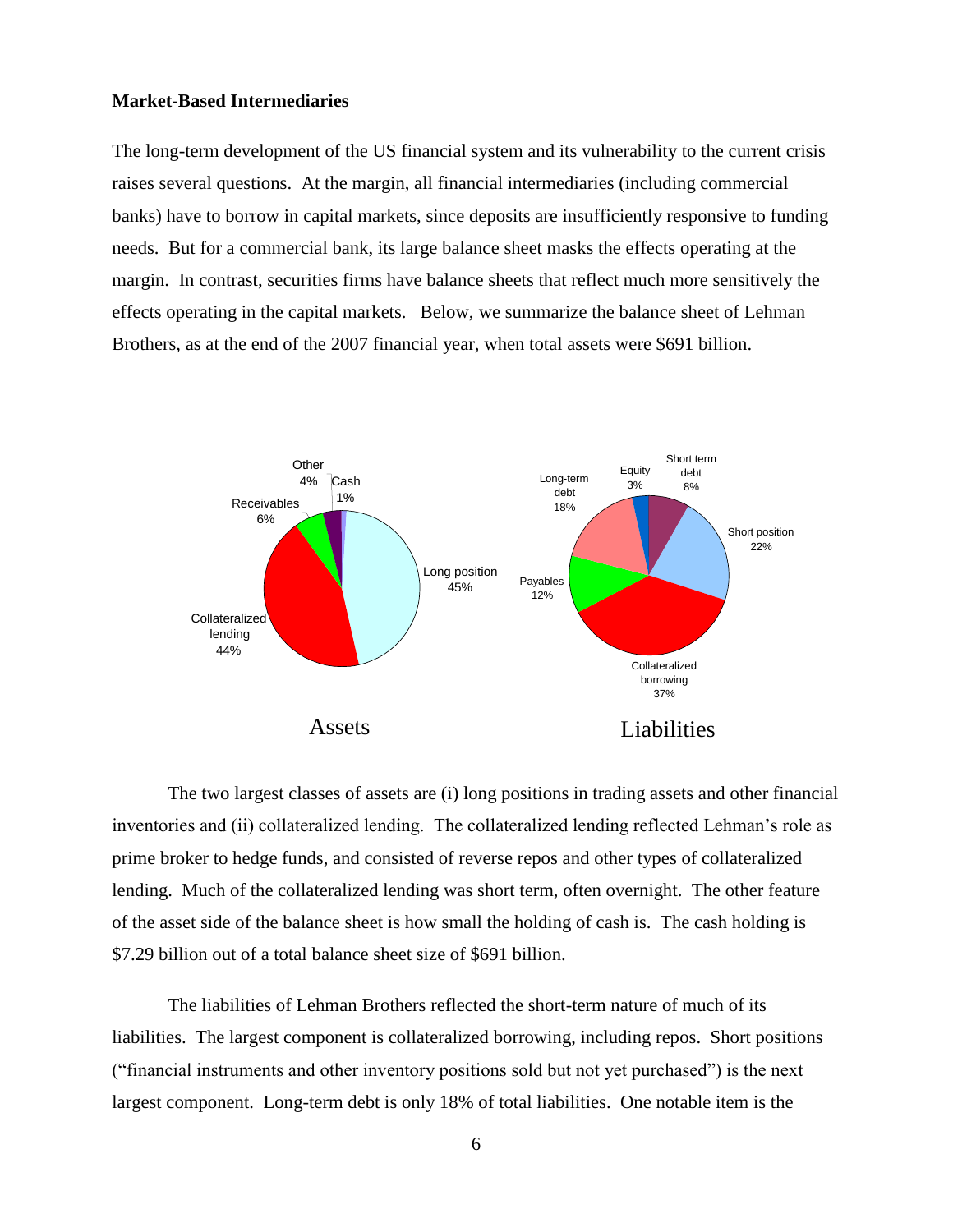"payables" category, which is 12% of total balance sheet size. Payables include the cash deposits of Lehman's customers, especially its hedge fund clientele. It is for this reason that "payables" are much larger than "receivables" on the asset side of the balance sheet (only 6%). Hedge fund customers' deposits are subject to withdrawal on demand, and proved to be an important source of funding instability.

In this way, broker-dealers (securities firms) have balance sheets that are in stark contrast to conventional deposit funded banks. Broker-dealers have traditionally played market-making and underwriting roles in securities markets, but their importance in the supply of credit has increased in step with securitization. For this reason, broker dealers may be seen as a barometer of overall funding conditions in a market-based financial system.

Figure 8 is taken from Adrian and Shin (2007) and shows the scatter chart of the weighted average of the quarterly change in assets against the quarterly change in leverage of the (then) five stand-alone US investment banks (Bear Stearns, Goldman Sachs, Lehman Brothers, Merrill Lynch and Morgan Stanley). The striking feature is that leverage is procyclical in the sense that leverage is high when balance sheets are large, while leverage is low when balance sheets are small. This is exactly the opposite finding compared to households, whose leverage is high when balance sheets are *small*. For instance, if a household owns a house that is financed by a mortgage, leverage falls when the house price increases, since the equity of the household is increasing at a faster rate than assets.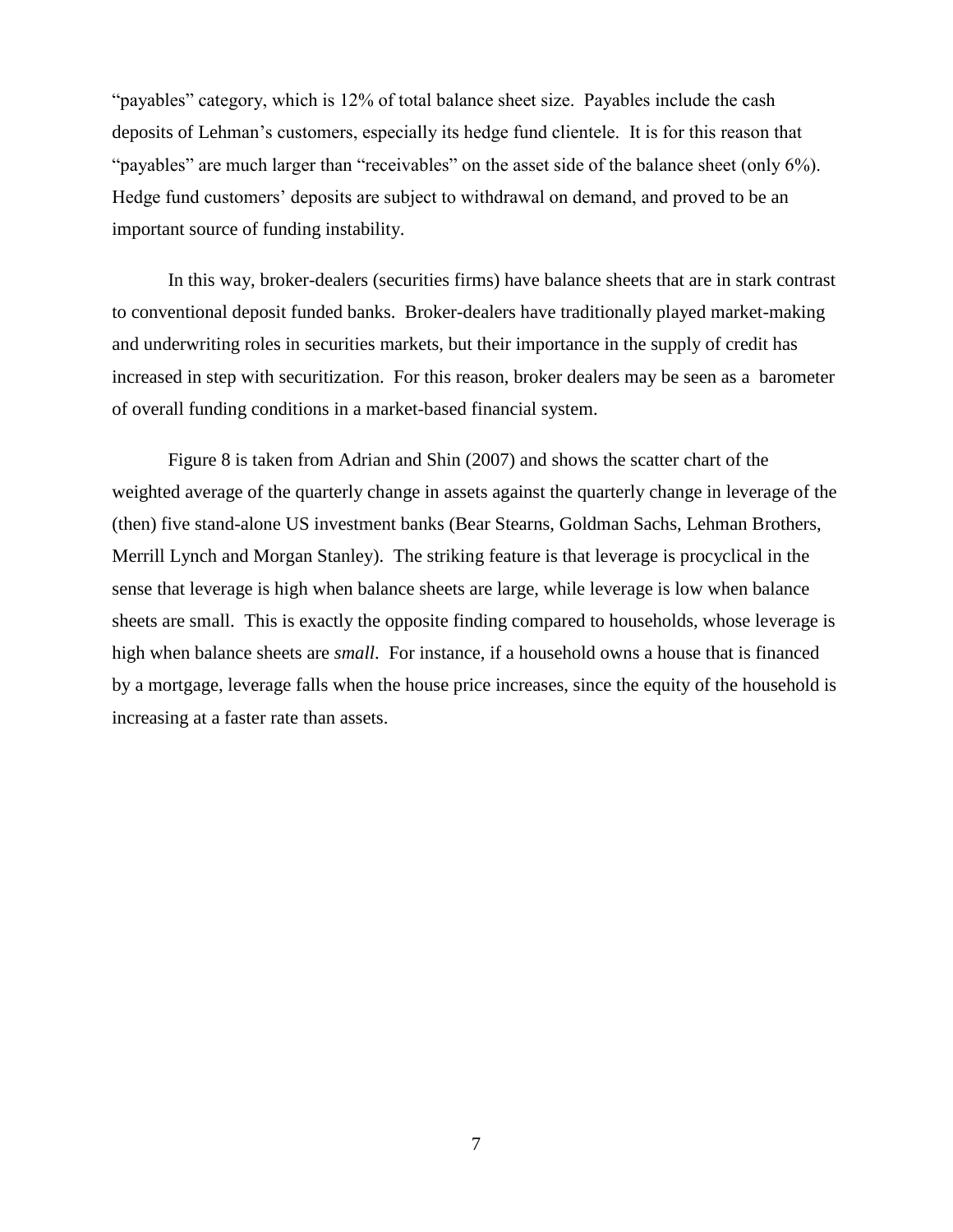**Figure 8. Leverage Growth and Asset Growth of US Investment Banks (Source SEC; Adrian and Shin (2007))**



Procyclical leverage offers a window on financial system liquidity. The horizontal axis measures the (quarterly) growth in leverage, as measured by the change in log assets minus the change in log equity. The vertical axis measures the change in log assets. Hence, the 45-degree line indicates the set of points where (log) equity is unchanged. Above the 45-degree line equity is increasing, while below the 45-degree line, equity is decreasing. Any straight line with slope equal to 1 indicates constant growth of equity, with the intercept giving the growth rate of equity.

In Figure 8 the slope of the scatter chart is close to 1, implying that equity is increasing at a constant rate on average. Thus, equity plays the role of the forcing variable, and the adjustment in leverage primarily takes place through expansions and contractions of the balance sheet rather than through the raising or paying out of equity. We can understand the fluctuations in leverage in terms of the implicit maximum leverage permitted by creditors in collateralized borrowing transactions such as repurchase agreements (repos). In a repo, the borrower sells a security today for a price below the current market price on the understanding that it will buy it back in the future at a pre-agreed price. The difference between the current market price of the security and the price at which it is sold is called the "haircut" in the repo. The fluctuations in the haircut largely determine the degree of funding available to a leveraged institution, since the haircut determines the maximum permissible leverage achieved by the borrower. If the haircut is 2%, the borrower can borrow 98 dollars for 100 dollars worth of securities pledged. Then, to hold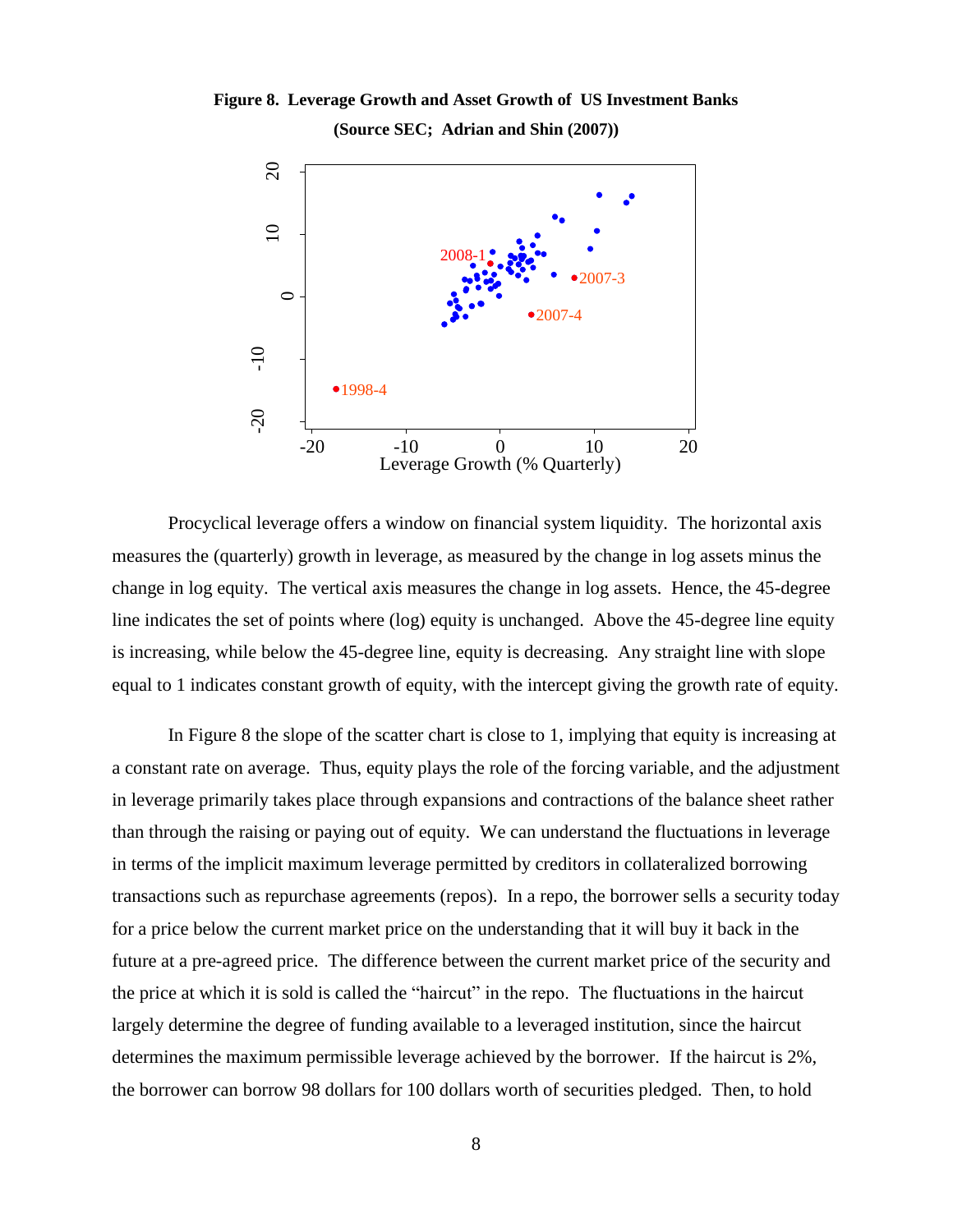100 dollars worth of securities, the borrower must come up with 2 dollars of equity. Thus, if the repo haircut is 2%, the maximum permissible leverage (ratio of assets to equity) is 50.

Suppose the borrower leverages up the maximum permitted level, consistent with maximizing the return on equity. The borrower then has leverage of 50. If a shock raises the haircut, then the borrower must either sell assets, or raise equity. Suppose that the haircut rises to 4%. Then, permitted leverage halves from 50 to 25. Either the borrower must double equity or sell half its assets, or some combination of both. Times of financial stress are associated with sharply higher haircuts, necessitating substantial reductions in leverage through asset disposals or raising of new equity. Table 9 is taken from IMF (2008), and shows the haircuts in secured lending transactions at two dates - in April 2007 before the financial crisis and in August 2008 in the midst of the crisis. Haircuts are substantially higher during the crises than before.

**Table 9. Haircuts on Repo Agreements (percent) (Source: IMF Global Financial Stability Report, October 2008)**

| <b>Securities</b>         |           | April-07 August-08 |
|---------------------------|-----------|--------------------|
| U.S. treasuries           | 0.25      |                    |
| Investment-grade bonds    | $0 - 3$   | $8 - 12$           |
| High-yield bonds          | $10 - 15$ | $25 - 40$          |
| Equities                  | 15        | 20                 |
| Senior leveraged loans    | $10 - 12$ | $15 - 20$          |
| Mezzanine leveraged loans | $18 - 25$ | $35+$              |
| <b>Prime MBS</b>          | $2 - 4$   | $10 - 20$          |
| <b>ABS</b>                | $3 - 5$   | 50–60              |

The fluctuations in leverage resulting from shifts in funding conditions are closely associated with epochs of financial booms and busts. Figure 10 plots the leverage US primary dealers – the set of 18 banks that has a daily trading relationship with the Fed. They consist of US investment banks and US bank holding companies with large broker subsidiaries (such as Citigroup and JP Morgan Chase).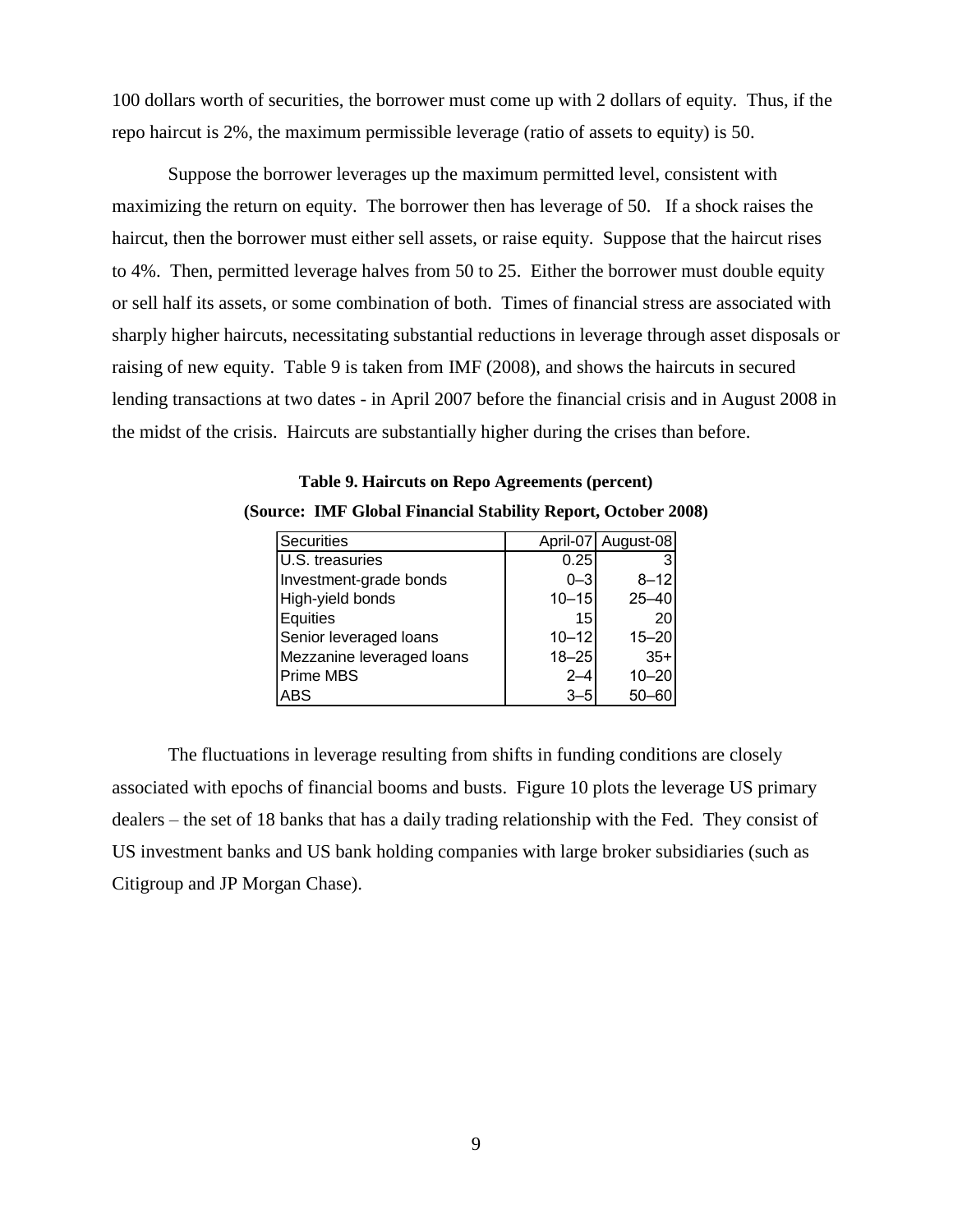# **Figure 10. Mean Leverage of US Primary Dealers (June 86 to Sept 08. Source: SEC 10-K and 10-Q filings and Adrian and Shin (2009))**



The plot shows two main features. First, leverage has tended to decrease since 1986. This decline in leverage is due to the bank holding companies in the sample—a sample consisting only of investment banks shows no such declining trend in leverage (see Adrian and Shin, 2007). Secondly, each of the peaks in leverage is associated with the onset of a financial crisis (the peaks are 1987Q2, 1998Q3, 2008Q3). Financial crises tend to be preceded by marked increases of leverage.

The fluctuations of credit in the context of secured lending expose the fallacy of the "lump of liquidity" in the financial system. The language of "liquidity" suggests a stock of available funding in the financial system which is redistributed as needed. However, when liquidity dries up, it disappears altogether rather than being re-allocated elsewhere. When haircuts rise, all balance sheets shrink in unison, resulting in a generalized decline in the willingness to lend. In this sense, liquidity should be understood in terms of the growth of balance sheets (i.e. as a flow), rather than as a stock.

#### **Role of Securitization**

The fluctuations of market funding conditions have important implications for financial stability and international capital flows. Indeed, there is an intimate connection between the

10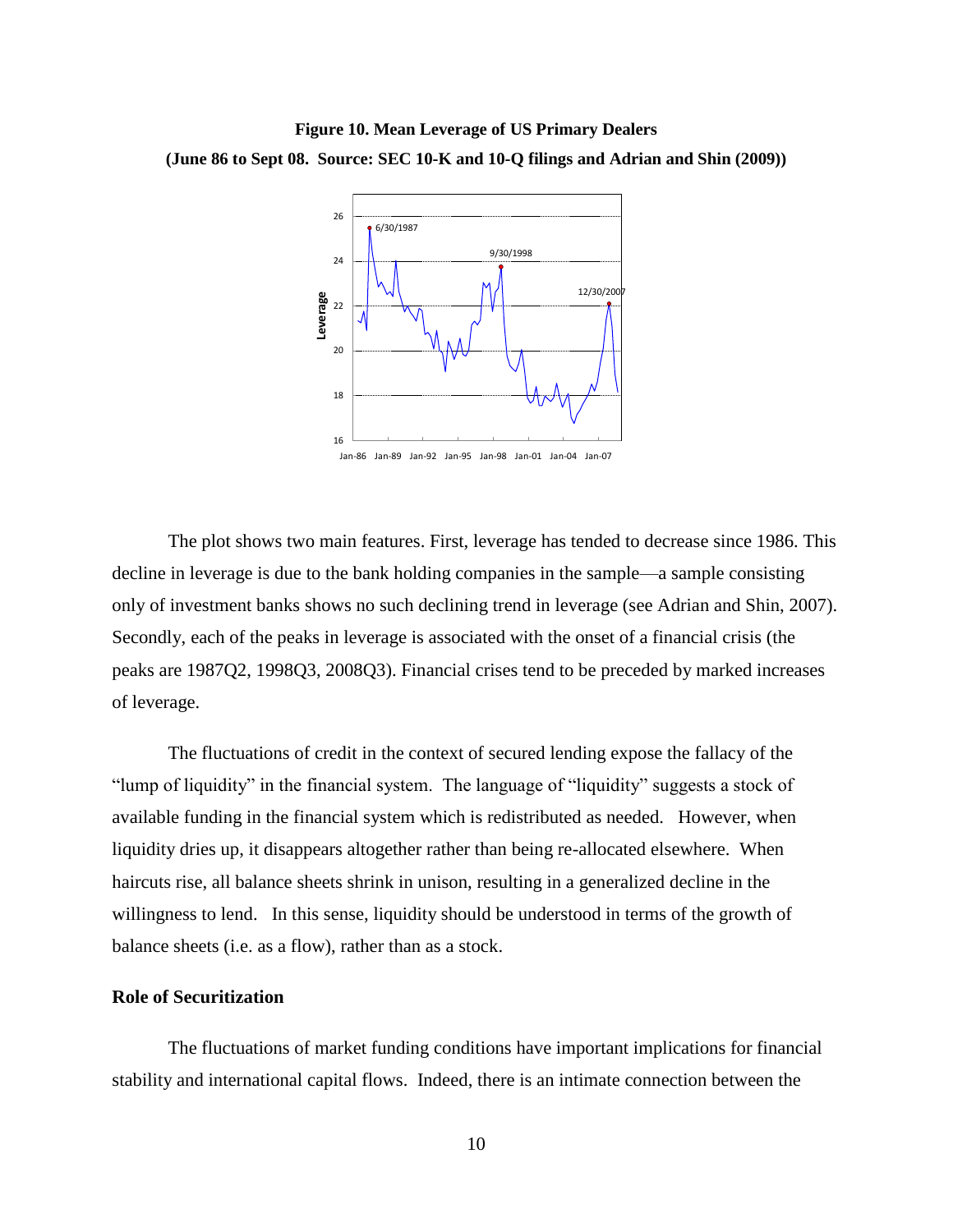emergence of subprime mortgages and the large US external deficits in the middle years of this decade. The chain that ties the two is securitization.

Securitization refers to the practice of parcelling and selling of loans to investors. It was intended as a way to disperse risks associated with bank lending so that deep-pocketed investors who were better able to absorb losses would share the risks. But in reality, securitization worked to concentrate risks in the banking sector. There was a simple reason for this. Banks and other intermediaries wanted to increase their leverage – to become more indebted – so as to spice up their short-term profit. So, rather than dispersing risks evenly throughout the economy, banks and other intermediaries bought each other's securities with borrowed money. As a result, far from dispersing risks, securitization had the perverse effect of concentrating all the risks in the banking system itself.

In the process, increased leverage fuelled by securitization exacerbated global imbalances. To understand the role of securitization, it is important to take a system-wide perspective on financial intermediation. In a traditional banking system that intermediates between retail depositors and ultimate borrowers, the total quantity of deposits represents the obligation of the banking system to creditors outside the banking system. However, securitization opens up potentially new sources of funding for the banking system by tapping new creditors. The new creditors who buy the securitized claims include pension funds, mutual funds and insurance companies, as well as foreign investors such as foreign central banks. Foreign central banks have been a particularly important funding source for residential mortgage lending in the United States.

When the claims and obligations between leveraged entities have been netted out, the lending to ultimate borrowers must be funded either from the equity of the intermediary sector or by borrowing from creditors outside the intermediary sector. To see this, consider a simplified balance sheet of an individual bank, as follows

11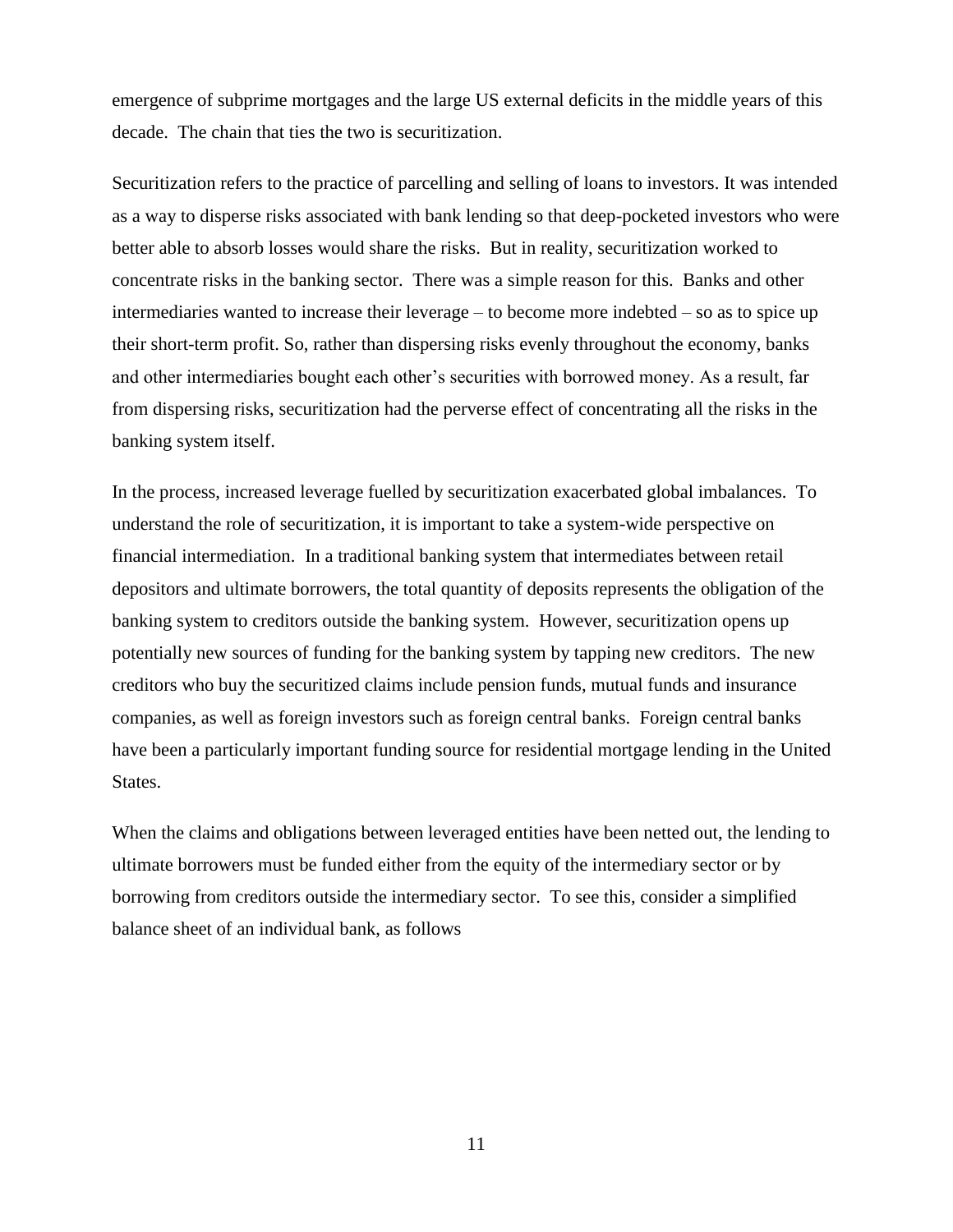| Assets                        | <b>Liabilities</b>                          |  |
|-------------------------------|---------------------------------------------|--|
| Loans to firms,<br>households | Liabilities to non-banks<br>(e.g. deposits) |  |
| Claims on other               | Liabilities to other banks                  |  |
| hanks                         | Equity                                      |  |

#### **Individual bank**

By "bank" we mean any leveraged institution. In the US context, this includes securities firms, hedge funds and the government sponsored enterprises (GSEs) such as Fannie Mae and Freddie Mac. When balance sheets are aggregated across banks, all the claims and obligations between banks cancel out. So, the aggregate balance sheet for the banking sector as a whole looks as follows.



#### **Banking Sector**

Aggregate lending to end-user borrowers by the banking system must be financed either by the equity in the banking system or by borrowing from creditors outside the banking system. For any fixed profile of equity and leverage across individual banks, the total supply of credit to ultimate borrowers is larger when the banks borrow more from creditors outside the banking system. Put differently, the leverage of the financial sector as a whole is increasing as banks resort to greater securitization.

The supply of credit is the outcome of increased leverage of the banking sector as a whole. As balance sheets expand, new borrowers must be found. In other words, new assets must be generated that will fill expanding balance sheets. When all prime borrowers have a mortgage, but still balance sheets need to expand, then banks have to lower their lending standards in order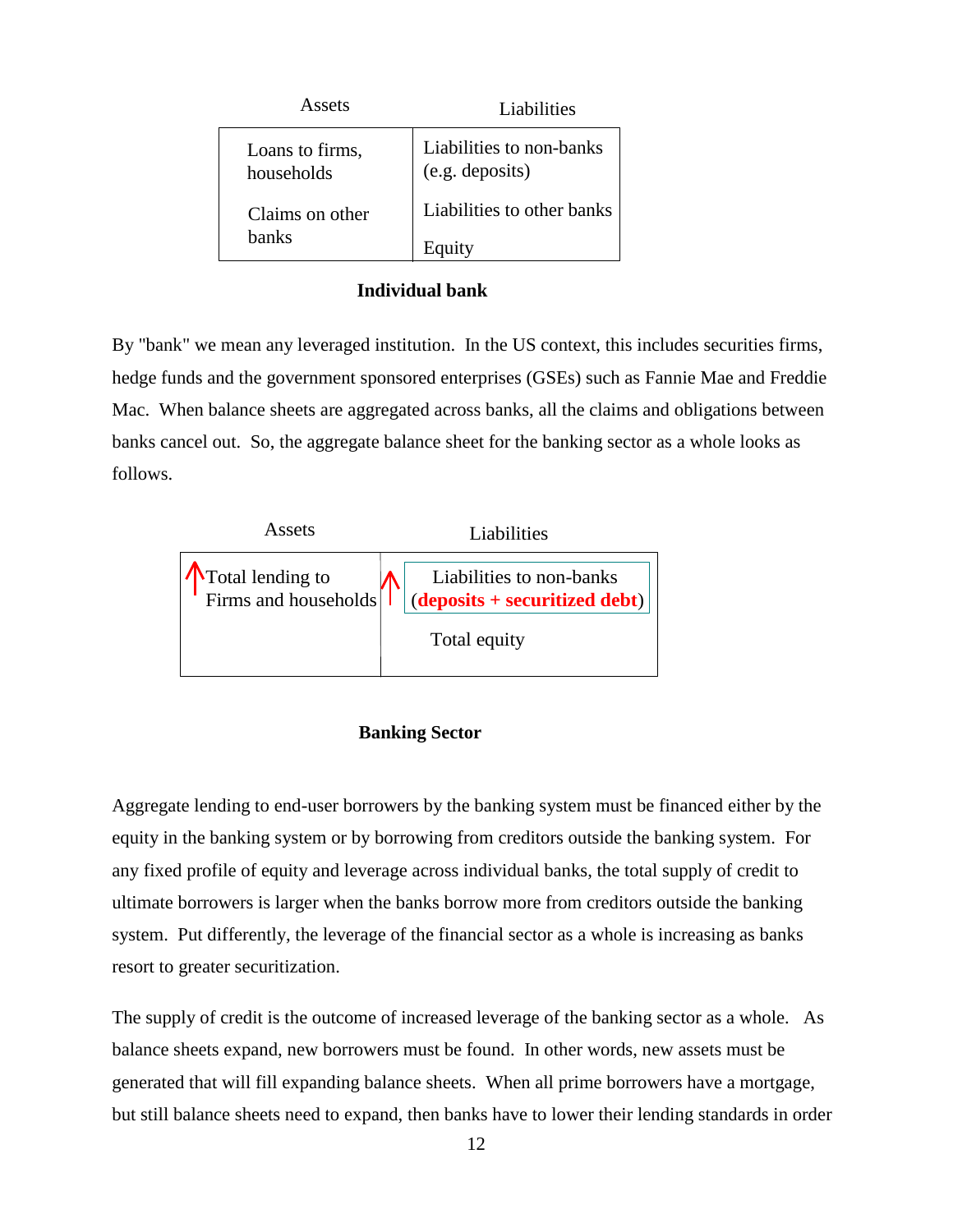to lend to subprime borrowers. The seeds of the subsequent downturn in the credit cycle are thus sown.

When the downturn arrives, the bad loans are either sitting on the balance sheets of the large financial intermediaries, or they are in special purpose vehicles (SPVs) that are sponsored by them. This is so, since the bad loans were taken on precisely in order to expand total assets and raise leverage. Although final investors such as pension funds and insurance companies will suffer losses, too, the large financial intermediaries are more exposed in the sense that they face the danger of seeing their capital wiped out. The severity of the current credit crisis lies precisely in the fact that the bad loans were not all passed on to final investors.

In this way, the subprime crisis has its origin in the increased supply of loans - or equivalently, in the imperative to find new assets to fill the expanding balance sheets. This explains two features of the subprime crisis - first, why apparently sophisticated financial intermediaries continued to lend to borrowers of dubious creditworthiness, and second, why such sophisticated financial intermediaries held the bad loans on their own balance sheets, rather than passing them on to other unsuspecting investors. Both facts are explained by the imperative to use up slack in balance sheet capacity during an upturn in the credit cycle.

|                          | Total reported sub-prime<br>exposure (US\$bn) | Percent of reported<br>exposure |
|--------------------------|-----------------------------------------------|---------------------------------|
| <b>Investment Banks</b>  | 75                                            | 5%                              |
| Commercial Banks         | 418                                           | 31%                             |
| GSEs                     | 112                                           | 8%                              |
| Hedge Funds              | 291                                           | 21%                             |
| Insurance Companies      | 319                                           | 23%                             |
| Finance Companies        | 95                                            | 7%                              |
| Mutual and Pension Funds | 57                                            | 4%                              |
| Leveraged Sector         | 896                                           | 66%                             |
| Unleveraged Sector       | 472                                           | 34%                             |
| Total                    | 1.368                                         | 100%                            |

## **Figure 11: Total exposure to losses from subprime mortgages (Source: Greenlaw, Hatzius, Kashyap and Shin (2008))**

Figure 11 shows that of the approximately \$1.4 trillion total exposure to subprime mortgages, around half of the potential losses were borne by US leveraged financial institutions, such as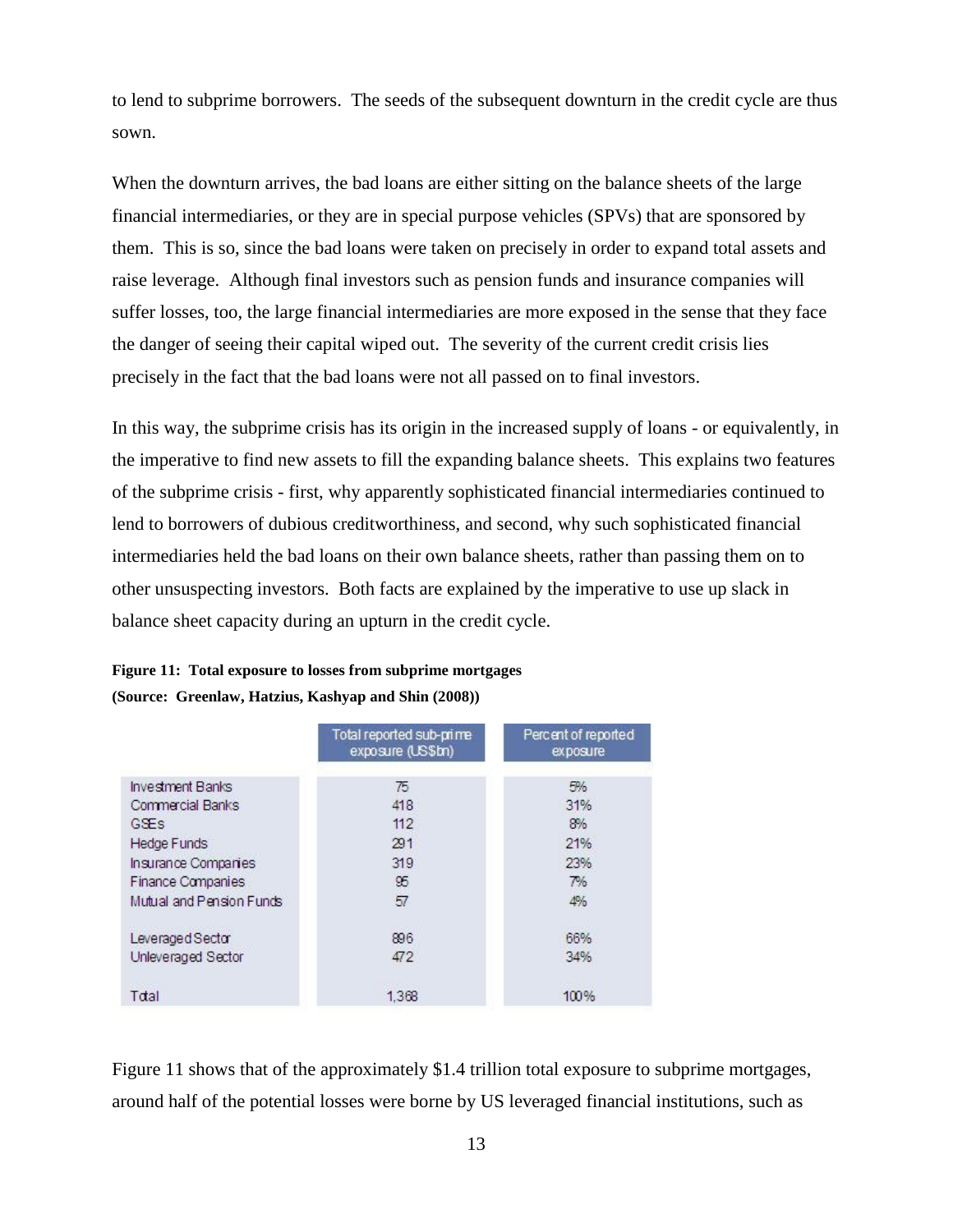commercial banks, securities firms, and hedge funds. When foreign leveraged institutions are included, the total exposure of leveraged financial institutions rises to two-thirds.

#### **Financial Regulation**

 $\overline{a}$ 

Having identified the problem as the excessive growth of leverage during the boom, the remedy that has gained recent support by policy makers is the imposition of tighter regulation, especially regulation that targets the procyclical nature of the current system of capital regulation under the Basel II system. Many ideas have been advanced, of which we will discuss four.<sup>1</sup> The first is an explicit leverage ratio bound that restrains growth of leverage at the peak of cycles. Switzerland has recently implemented such a system, Canada has had explicit leverage ratios as part of their regulatory framework for some time, and the Financial Stability Forum (2009) recommends a broader review of such a leverage ratio. The second is the forward-looking provisioning scheme used by Spain, where a provision is created at the time that a bank makes a loan, and the provision goes through the income statement of the bank. This system of forwardlooking provisioning has been credited with maintaining a more robust banking system thus far in Spain relative to other European countries, in spite of the Spanish housing boom. Third, several recent policy reports have advocated explicit countercyclical capital rules (see, for instance, the Geneva Report (2009) and the Joint FSF-CGFS Working Group (2009) on the role of valuation and leverage in procyclicality). Fourth, Adrian and Brunnermeier (2009) propose to base capital adequacy rules explicitly on measures of systemic risk of particular institutions.

Whether the binding regulatory constraints come through leverage bounds, forwardlooking provisioning, explicit countercyclical capital rules, or systemic capital rules is a matter of implementation. The underlying spirit of these different approaches is that financial system instability caused by market failures that provide rationales for public policy. Regulation with the aim of mitigating financial system risk must aim at reducing the adverse effects of the market failures that are the root cause of the crisis. Policy that is guided by the right economic theory

<sup>&</sup>lt;sup>1</sup> The consensus that emerged at the G20 summit in London on April  $2<sup>nd</sup>$  is that capital requirements should be designed so that regulations restrain excesses when market-determined capital ratios fail to do so.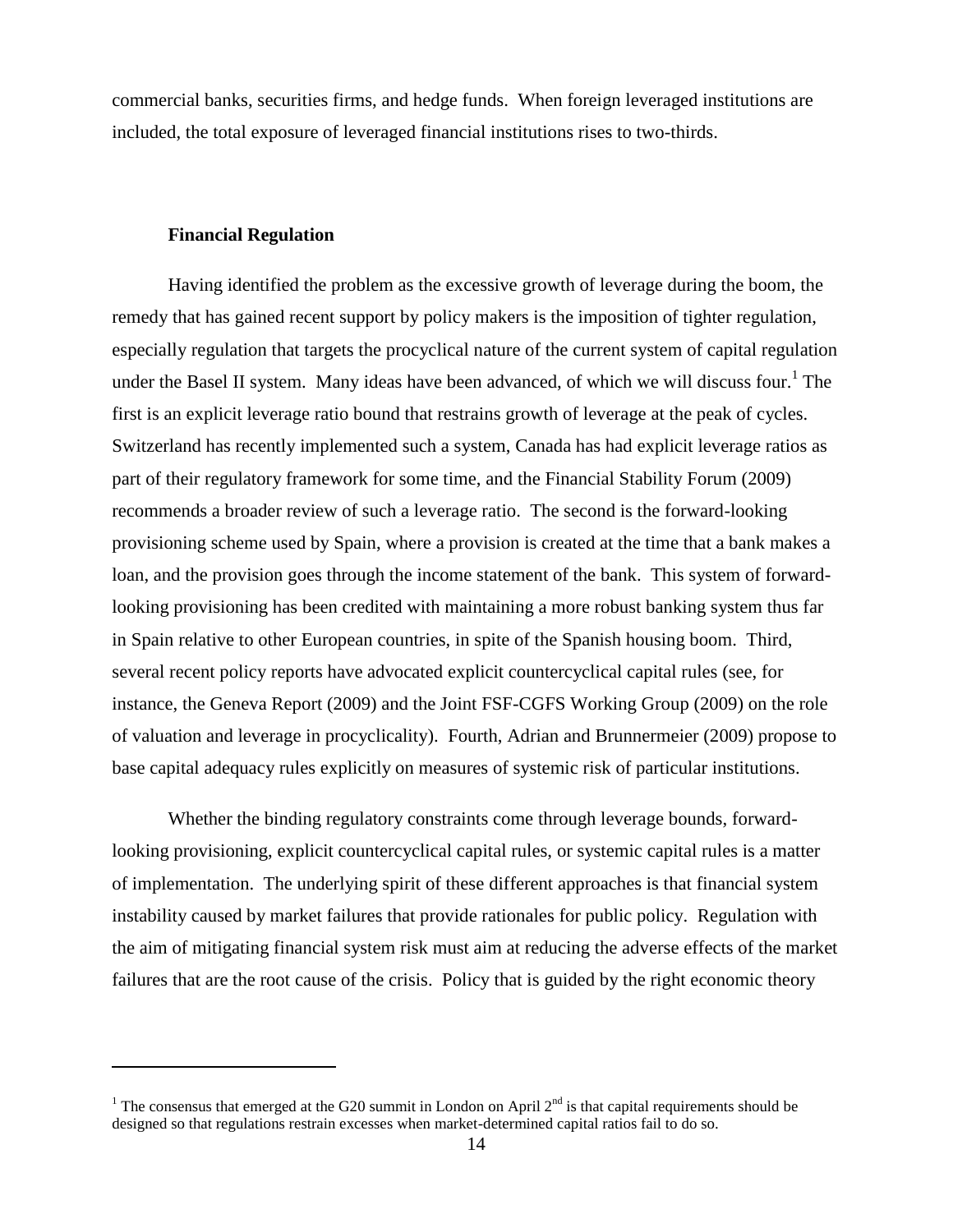gives rise to a philosophy of regulation with the best chance of living up to the task. Only a regulatory system that has the system-wide perspective can meet the challenges ahead.

Currently, financial regulation combines two distinct activities. One is the monitoring of individual institutions for their impact on system stability; another is the investor and consumer protection regulation. As important as business and consumer protection roles are, their purpose is very different from that of a systemic regulator, and need a different set of skills as well as a different mindset. Consumer advocacy and prosecuting market abuse involve setting and then enforcing the appropriate rules under a transparent legal framework. Such work is best done by lawyers and accountants who specialize in rule-making and enforcement. The Securities and Exchange Commission in the United States is a good example of such a regulator. However a conduct of business regulator is ill-equipped to cope with a systemic crisis where the problem is not one of enforcing rules.

One element of improved regulation will be a macroprudential systemic regulator who could take on two important tasks. First, the systemic regulator should gather, analyze, and report systemic information. This will require reporting from a broader range of financial institutions, such as hedge funds, and the shadow banking system. Second, the systemic regulator will operate capital rules with a systemic focus. The G20 meeting in London has affirmed both principles, and the reform of the regulatory framework is likely to incorporate both. Given the central bank's intimate connections with the financial market through its monetary policy role, it is likely to have the best market intelligence in performing the role of the macroprudential regulator. Furthermore, the fact that the central bank is the lender of last resort (LOLR) gives it the capacity to intervene in the market when necessary. In any event, if the central bank is likely to be called upon during times of crisis to play its role in the resolution of problem institutions, it should be in a position to assess the true conditions of the problem institution. The best way that such information can be gained is through on-site examinations, perhaps together with the main regulatory agency.

In the new, post-crisis financial system, many familiar features of the system before the crisis will cease to be in place. The role of securitization is likely to be held in check by more stringent financial regulation and the recognition of the importance of preventing excessive leverage and maturity mismatch in undermining financial stability. Institutional changes and the conduct of monetary policy will flow from the recognition of the role of the financial system as

15